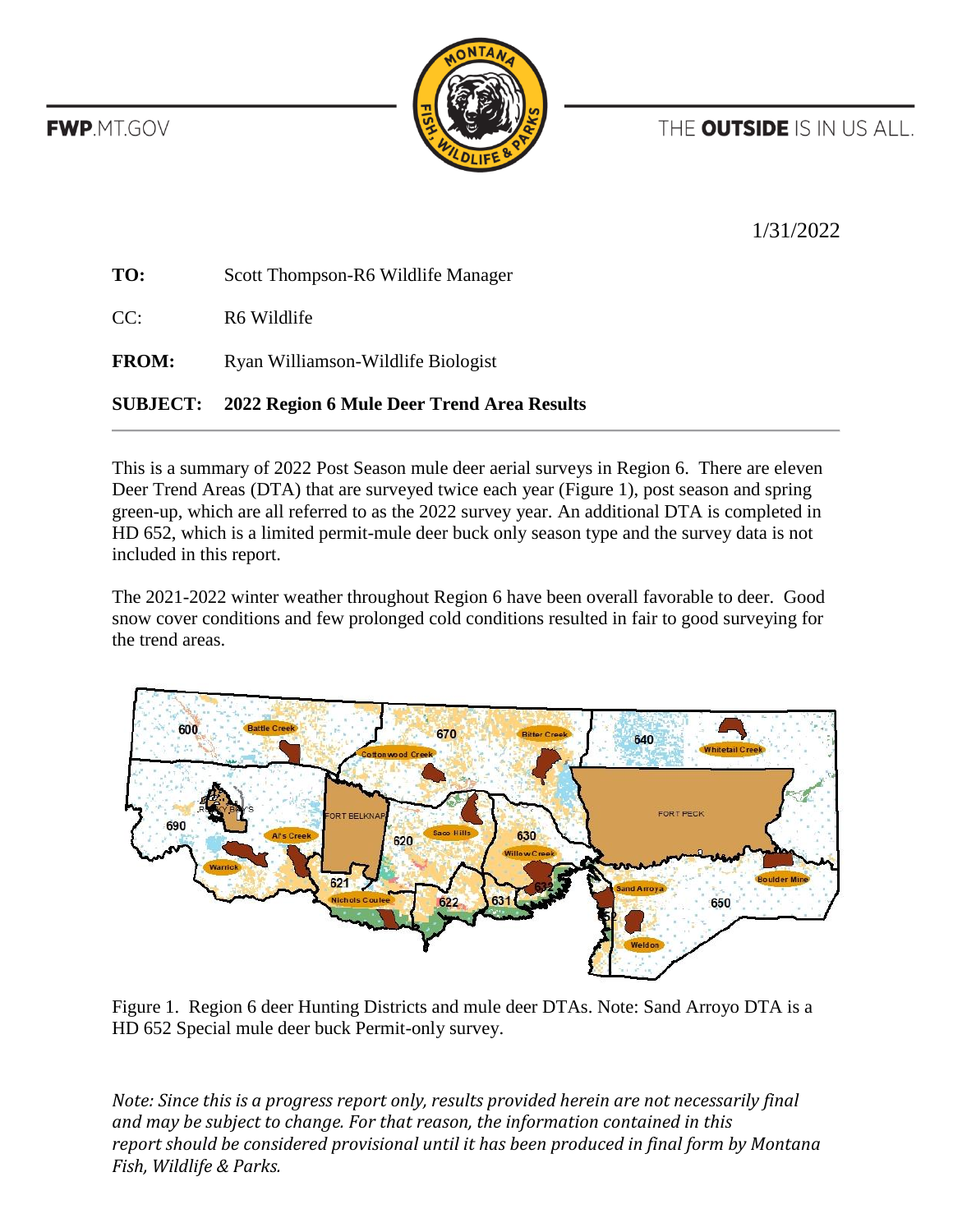## *Mule Deer- 2022 Post-season surveys*

Mule deer post-season surveys were flown in December 2021 through January 2022 on 11 DTA's. Region-wide, 41% less mule deer were observed in 2022 than 2021. In 2022, 4,469 mule deer were observed on the eleven trend areas as compared to 7,553 in 2021 (Table 1). The above average numbers that occurred on many of the trend areas is mainly due to good winter survival, high recruitment into the population over the last few years and good habitat conditions in recent years. As compared to the long-term average (LTA) during years all HDs were surveyed ( $n = 20$  years), 28% more deer were observed on the eleven trend areas combined in 2021.

|             | <b>DTA</b> | <b>Immature</b> | <b>Adult</b> | <b>Does</b> | <b>Fawns</b> | <b>Unclass</b> | <b>Total</b>               | <b>Bucks/</b>      | Fawns/             | Fawns/               | <b>Area</b>  | Deer/      |
|-------------|------------|-----------------|--------------|-------------|--------------|----------------|----------------------------|--------------------|--------------------|----------------------|--------------|------------|
| <b>Year</b> |            | <b>Bucks</b>    | <b>Bucks</b> |             |              |                | <b>Mule</b><br><b>Deer</b> | 100<br><b>Does</b> | 100<br><b>Does</b> | 100<br><b>Adults</b> | (Sq.<br>Mi.) | Sq.<br>Mi. |
| 2013        | 11         | 140             | 148          | 1082        | 757          | 0              | 2127                       | 27                 | 70                 | 55                   | 699          | 3          |
| 2014        | 11         | 159             | 166          | 1167        | 950          | 5              | 2447                       | 28                 | 81                 | 64                   | 699          | 3.5        |
| 2015        | 11         | 237             | 287          | 1701        | 1189         | 258            | 3672                       | 31                 | 70                 | 53                   | 708          | 5.2        |
| 2016        | 11         | 274             | 252          | 1642        | 1311         | 870            | 4349                       | 32                 | 80                 | 60                   | 708          | 6.1        |
| 2017        | 11         | 346             | 296          | 2173        | 1610         | 1843           | 6268                       | 30                 | 74                 | 57                   | 708          | 8.9        |
| 2018        | 11         | 315             | 370          | 1965        | 1523         | 1143           | 5316                       | 36                 | 78                 | 57                   | 708          | 7.5        |
| 2019        | 11         | 310             | 566          | 2234        | 1587         | 407            | 5104                       | 39                 | 71                 | 51                   | 708          | 7.2        |
| 2020        | 11         | 313             | 369          | 2311        | 1817         | 1048           | 5858                       | 30                 | 79                 | 61                   | 708          | 8.3        |
| 2021        | 11         | 434             | 448          | 2490        | 1851         | 2330           | 7553                       | 36                 | 74                 | 55                   | 708          | 10.7       |
| 2022        | 11         | 272             | 340          | 2050        | 1016         | 791            | 4469                       | 30                 | 50                 | 38                   | 708          | 6.3        |
| LTA         |            | 205             | 243          | 1564        | 1092         | 387            | 3492                       | 27                 | 69                 | 54                   |              | 5.1        |

Table 1. Ten-year average of observed mule deer in Region 6 during Post-season survey; LTA represents surveys from years 1998-present.

Deer density (deer/sq. mile) comparisons can be made across all years regardless of number of DTAs surveyed (Figure 2). The general mule deer trend on post-season surveys has been increasing during the last 20 years. Over the last 7 years, a strong recovery across the region is evident. Densities of deer observed in 2022 (6.3 deer/sq. mile) was lower than 2021 (-41%, 10.7 deer/sq. mile) and is still above the LTA (24%) of 5.1 deer/sq. mile.

A region-wide drought in 2021 likely had an impact on the region's fawn numbers, which is more evident in the western half of the region compared to the eastern half. Post-season fawn:doe ratios for the region dropped in 2022, averaging 50 fawns:100 does as compared to 74 fawns/100 does in 2021 and an LTA of 69 (Figure 2). In 2022, fawn ratios ranged from a low of 30 fawns:100 does on the Battle Creek DTA (HD 600) to a high of 80 on the Whitetail Creek DTA (HD 640). Fawn ratios on DTAs from Glasgow to Plentywood (R6-East) ranged from 40 to 80 fawns:100 does. Fawn ratios in the Malta to Havre areas (R6-West) ranged from 30 to 47 fawns:100 does. Overall, these fawn ratios are fair to good and will indicate stable to increasing populations in most areas.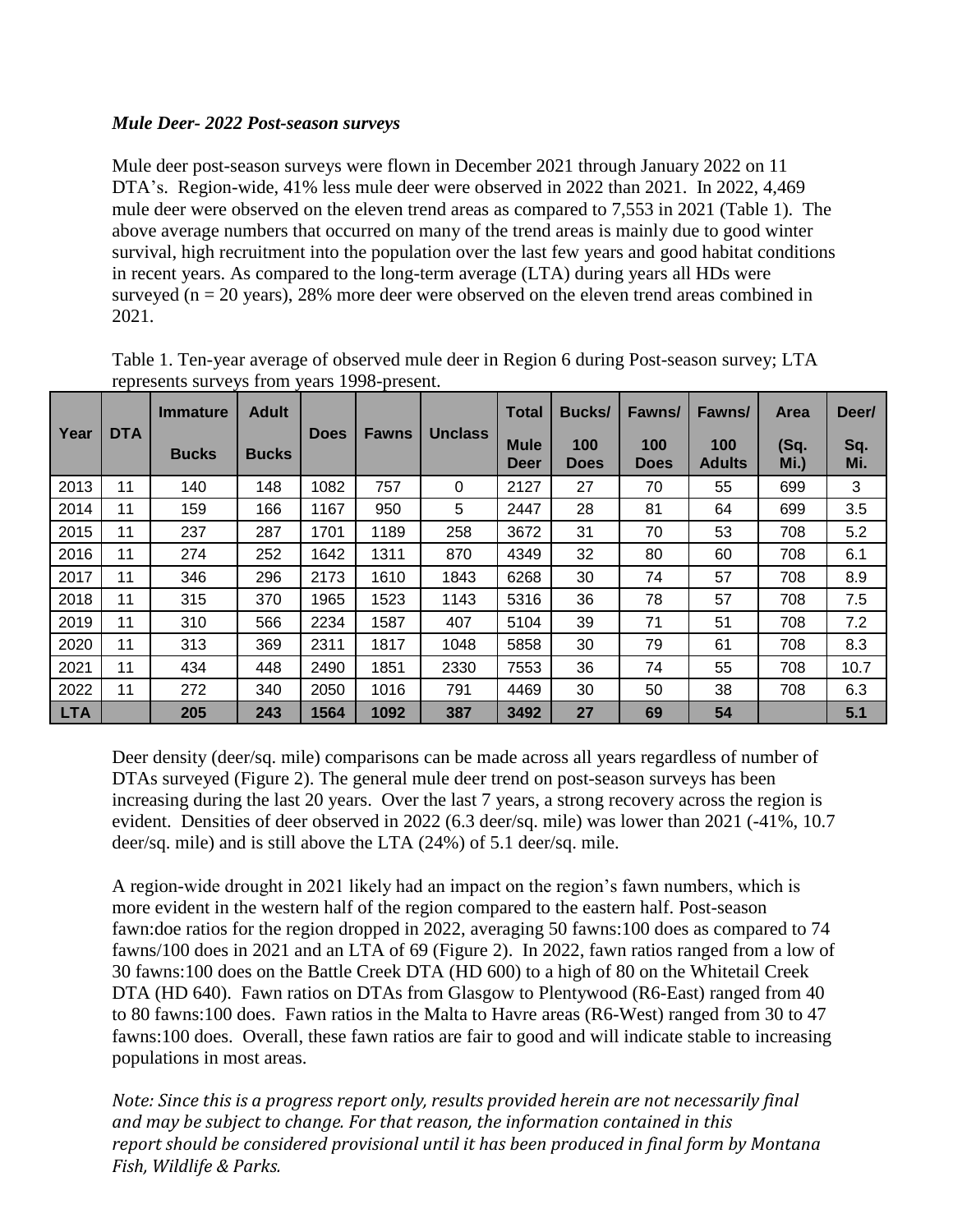

Figure 2. Mule deer post season survey data for all areas combined 1998-Present, Region 6.

Although buck ratios across the region generally held steady over recent years, ratios did see a 20% decrease in 2022 with 30 bucks:100 does observed as compared to 36 bucks:100 does in 2021. This is still 11% above the LTA of 27 bucks:100 does Buck ratios ranged from 16 bucks:100 does in HD 621 to 50 bucks:100 does in HD 640.

Following the Mule Deer Adaptative Harvest Management Plan, the current Post-Season data for the hunting districts across the region indicate standard package for all hunting districts (Figure 3, Table 2). The standard hunting regulation is a 5-week either-sex general season with low to moderate numbers of antlerless B-licenses. While post-season survey data does go into the decision making for season quotas and types, it is used in conjunction with spring green-up trend data. The most recent spring green-up data (2021) is included below in this report.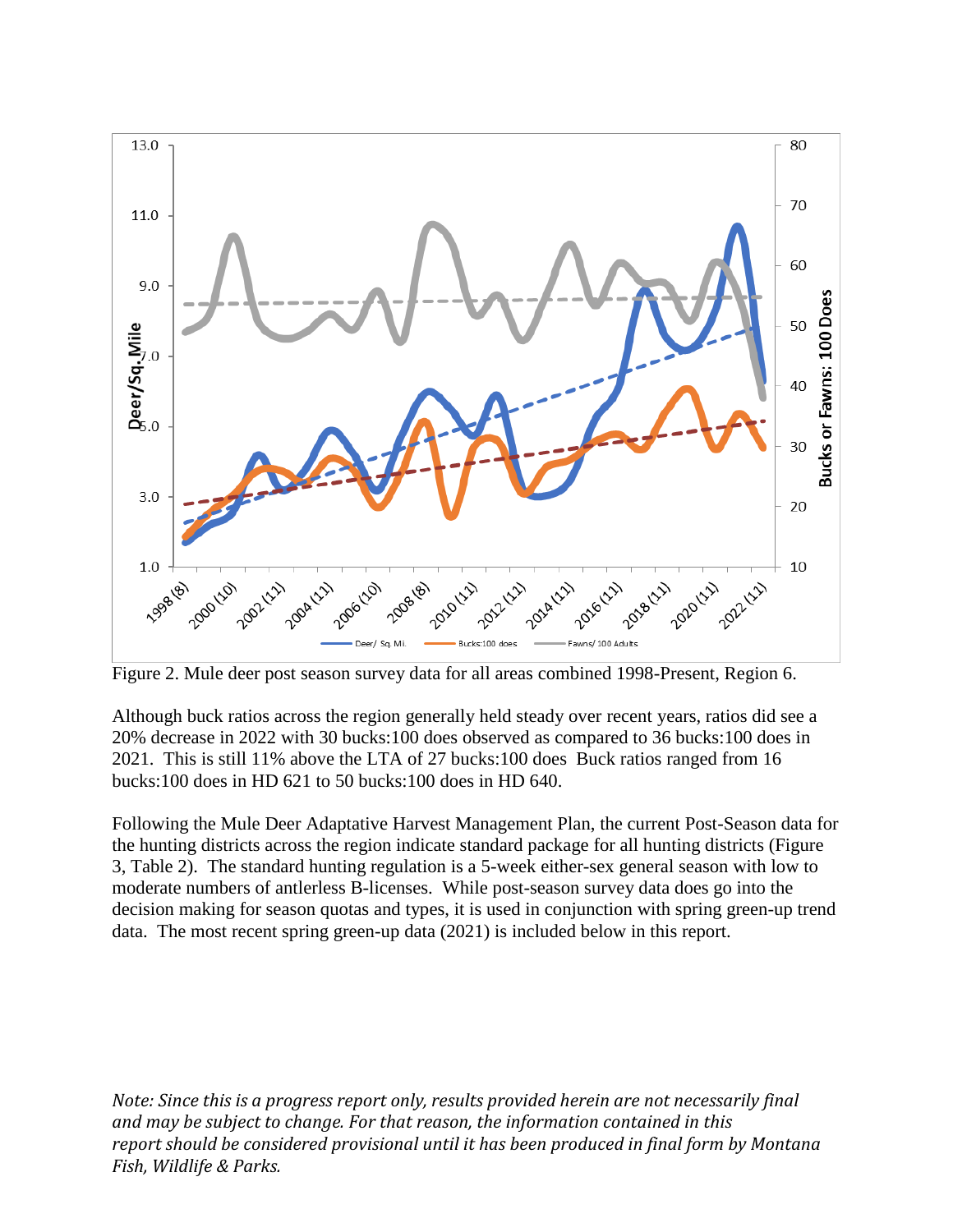

Figure 3. Region 6 Hunting District hunting regulation as indicated by 2022 post-season survey data and outlined in Mule Deer Adaptive Harvest Management plan.

| Table 2. Mule Deer Adaptive Harvest Management Plan triggers and hunting season types. |  |
|----------------------------------------------------------------------------------------|--|
| <b>Hunting Regulation</b>                                                              |  |

| Regulation         | # Deer counted                         | Recruitment<br>fawns:100 ad | <b>Buck Harvest</b>        |  |
|--------------------|----------------------------------------|-----------------------------|----------------------------|--|
| <b>Standard</b>    | Between 20% above and<br>30% below LTA | Between 30 and 60           | $±25%$ of LTA              |  |
| <b>Restrictive</b> | At least 30% below LTA                 | Less than 30                | At least 25% below LTA     |  |
| Liberal            | More than 20% above<br>LTA             | Greater than 60             | More than 25% above<br>LTA |  |

**Hunting Season**

|                    | A-license archery                  | A-License general season            | <b>B-License (antlerless)</b>                                        |
|--------------------|------------------------------------|-------------------------------------|----------------------------------------------------------------------|
| <b>Standard</b>    | Six weeks<br>Either-sex            | Five weeks<br>Either-sex            | Low to moderate number                                               |
| <b>Restrictive</b> | Six weeks<br><b>Antlered Bucks</b> | Five weeks<br><b>Antlered Bucks</b> | Only to address game<br>damage on private lands<br>in portions of HD |
| Liberal            | Six weeks<br>Either-sex            | Five weeks<br>Either-sex            | Liberal numbers                                                      |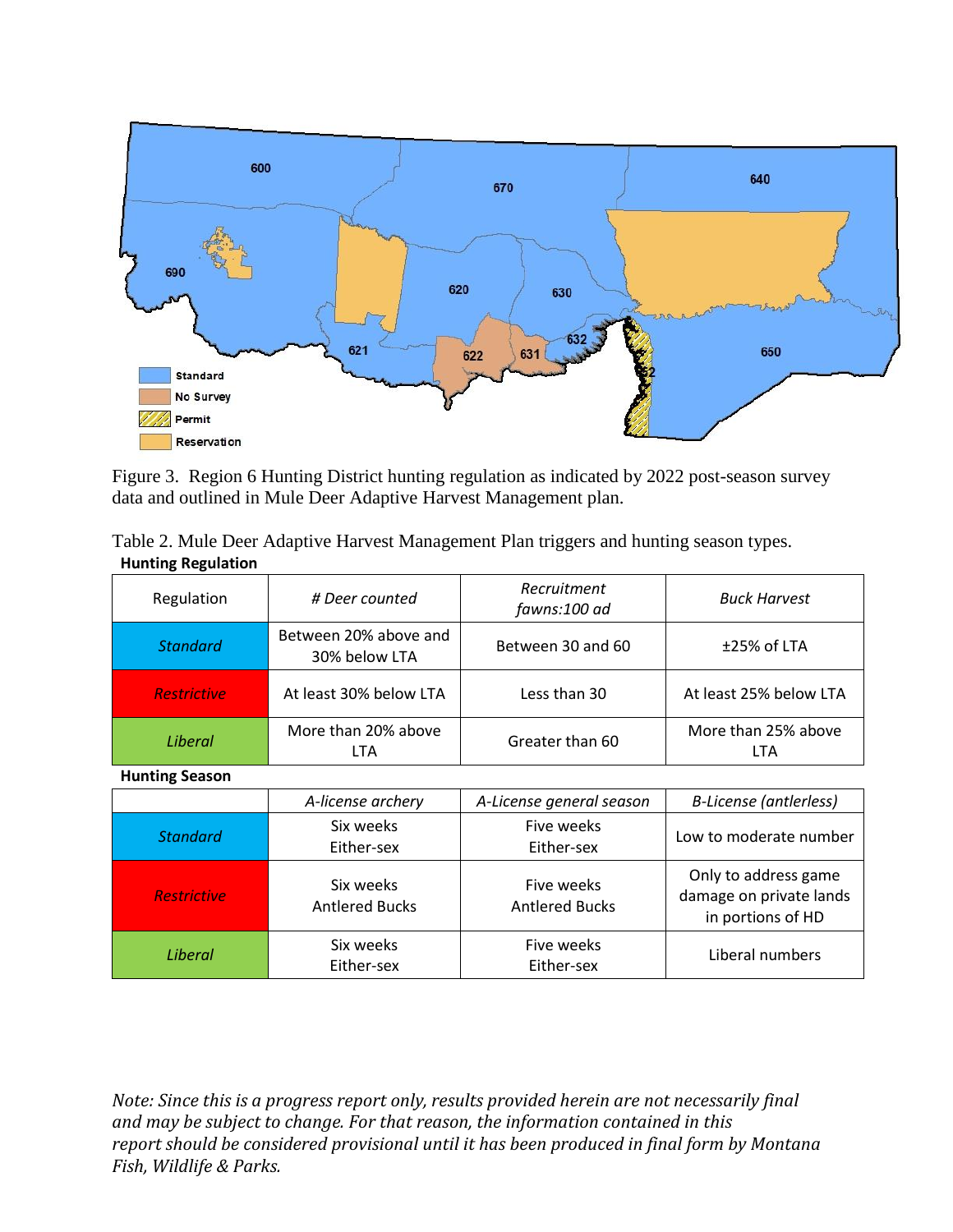## *Mule Deer- Spring surveys*

*The following information are results from the 2021 Region 6 Spring Green-up Flights.*

All eleven DTAs were flown in March and April of 2021 during both early and prime green-up conditions. Mild winter and dry conditions made for slower green-up across the region. During the 2021 surveys, 4,337 mule deer were observed as compared to 3,375 in 2019, a 28% increase. Compared to the LTA during years all HDs were surveyed ( $n = 16$  years), 84% more deer were observed on the eleven trend areas combined in 2021 (Figure 4, Table 2).

| Year       | <b>Number</b><br><b>Survey</b><br><b>Areas</b> | <b>Total Adults</b> | <b>Fawns</b> | <b>Unclass</b><br>ified | <b>Total</b><br><b>Mule</b><br><b>Deer</b> | Fawns/<br>100<br><b>Adults</b> | <b>Area</b><br>(Sq.<br>Mi.) | Deer/<br>Sq. Mi. |
|------------|------------------------------------------------|---------------------|--------------|-------------------------|--------------------------------------------|--------------------------------|-----------------------------|------------------|
| 2011       | 11                                             | 1646                | 819          | $\Omega$                | 2465                                       | 50                             | 699                         | 3.5              |
| 2012       | 11                                             | 1086                | 540          | 6                       | 1632                                       | 50                             | 699                         | 2.3              |
| 2013       | 11                                             | 1400                | 888          | 180                     | 2468                                       | 63                             | 699                         | 3.5              |
| 2014       | 11                                             | 1199                | 680          | 10                      | 1889                                       | 57                             | 699                         | 2.7              |
| 2015       | 11                                             | 1559                | 851          | 11                      | 2421                                       | 55                             | 708                         | 3.4              |
| 2016       | 9                                              | 1647                | 950          | 93                      | 2690                                       | 58                             | 609                         | 4.4              |
| 2017       | 11                                             | 2001                | 1141         | 96                      | 3238                                       | 57                             | 708                         | 4.6              |
| 2018       | 11                                             | 2024                | 1158         | 51                      | 3233                                       | 57                             | 708                         | 4.6              |
| 2019       | 11                                             | 2162                | 1102         | 111                     | 3375                                       | 51                             | 708                         | 4.8              |
| 2020       | $\Omega$                                       | No Survey           |              |                         |                                            |                                |                             |                  |
| 2021       | 11                                             | 2735                | 1460         | 142                     | 4337                                       | 53                             | 708                         | 6.1              |
| <b>LTA</b> |                                                | 1504                | 801          | 48                      | 2353                                       | 53                             |                             | 3.6              |

Table 2. Observed 10-year average of mule deer in Region 6 during Spring survey; LTA represents surveys from years 1998-present.

Across the 21 years of presented data, there is an increasing trend in mule deer densities. The last 6 years represent the highest densities since 2008 and saw a record high in 2021. Mule deer densities on all 11 DTAs combined were 6.1 deer/sq. mi. in 2021, 27% higher than 2019 and 69% higher than the LTA of 3.6 deer/sq. mile.

Fawn/adult ratios on all DTAs combined were above average with 53 fawns:100 adults observed in 2021, which represents a 4% increase from 51 fawns:100 adults in 2019 and the same as the LTA of 53 fawns:100 adults. Regional fawn ratios peaked in 2008 with 79 fawns:100 adults observed and have remained fairly stable since. A trend similar to the post-season surveys is evident with higher fawn ratios in R6-East (57 fawns:100 adults), with lower fawn ratios in R6- West (49 fawns:100 adults).